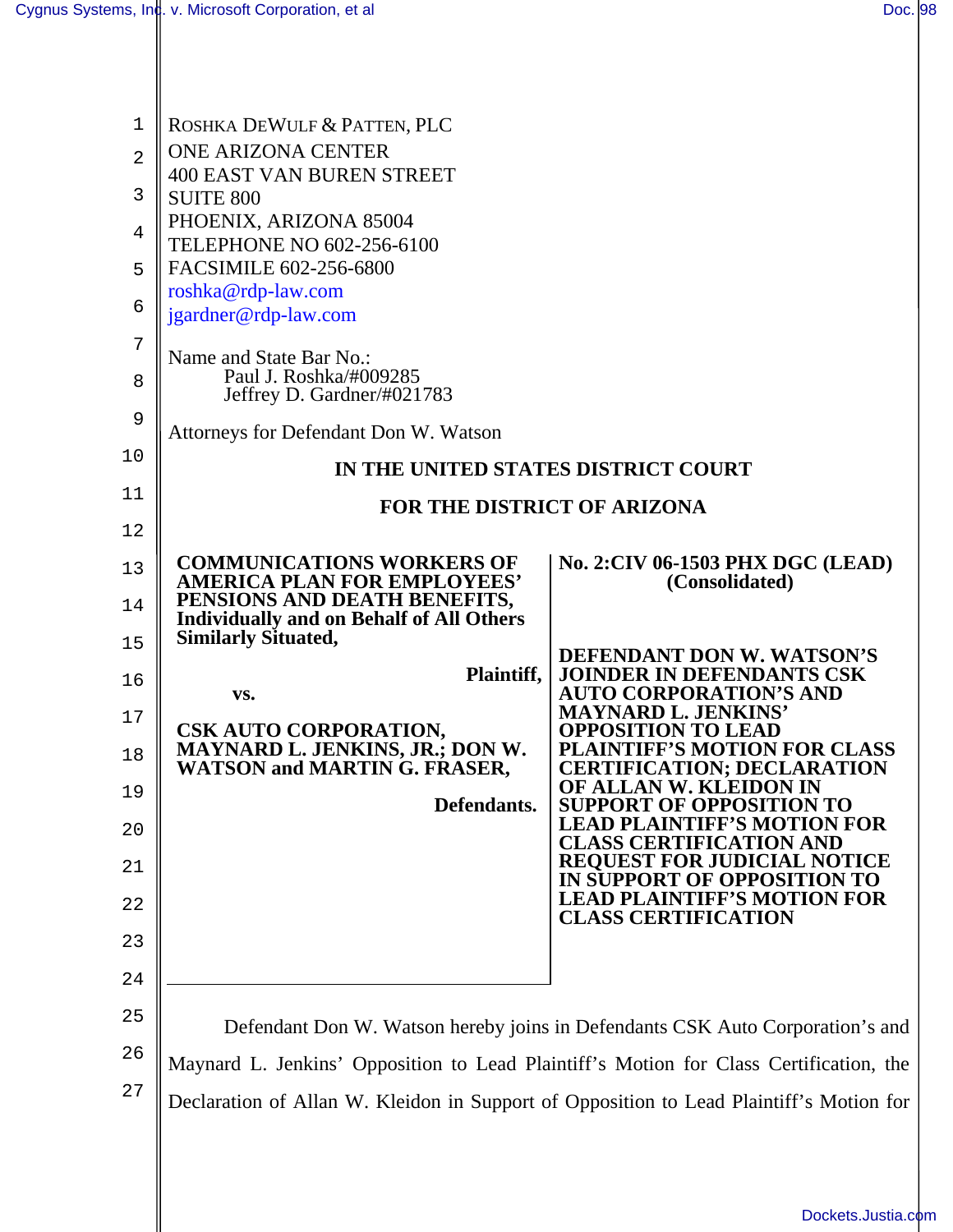1 2

4

5

6

7

8

9

10

11

12

13

14

15

16

17

18

19

20

21

22

23

24

25

26

27

3 Class Certification and the Request for Judicial Notice in Support of Opposition to Lead Plaintiff's Motion for Class Certification, served on the Parties in this matter on February 15, 2008, for the reasons set forth in the pleadings.

DATED this 15th day of February, 2008.

## ROSHKA DeWULF & PATTEN, PLC

By\_s/Paul J. Roshka, Jr.

 Paul J. Roshka, Jr., Esq. Jeffrey D. Gardner, Esq. One Arizona Center 400 East Van Buren Street, Suite 800 Phoenix, Arizona 85004 Attorneys for Defendant Don W. Watson

**ROSHKA DEWULF & PATTEN, PLC**  ONE ARIZONA CENTER 400 EAST VAN BUREN - SUITE 800 PHOENIX, ARIZONA 85004 TELEPHONE NO 602-256-6100 FACSIMILE 602-256-6800